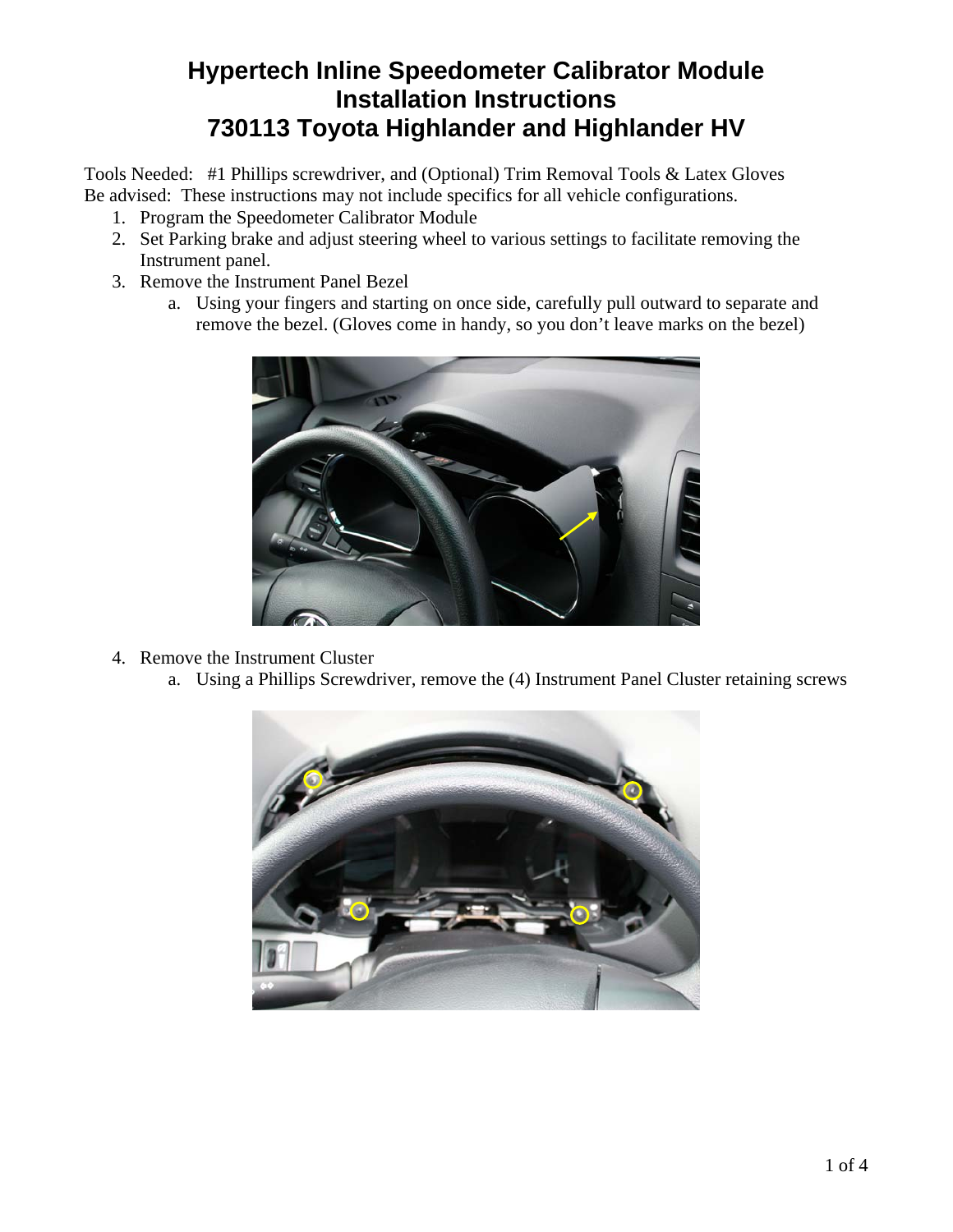b. Tilt the cluster outward so you can get to the electrical connector.



c. Press the lock release and pull straight out on the connector. Sometimes they are tough, but do not rock the connector, apply outward pressure to disconnect.

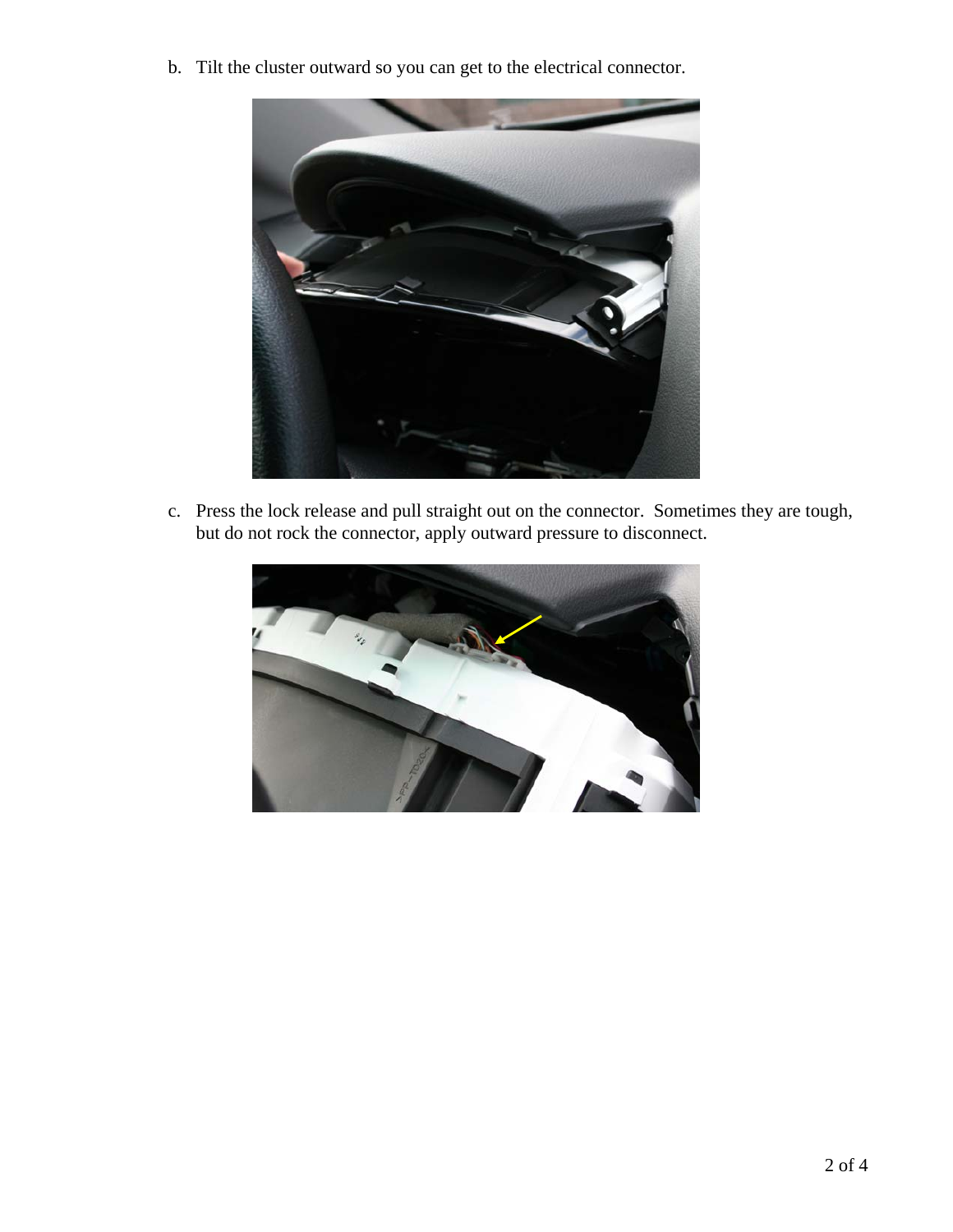- 5. Install the Inline Module
	- a. Using the supplied cable, connect the small black connector (C3) to the VSS inline module.



b. Connect either end of the supplied cable, which has two white connectors, to (P1) of the green interface circuit board.